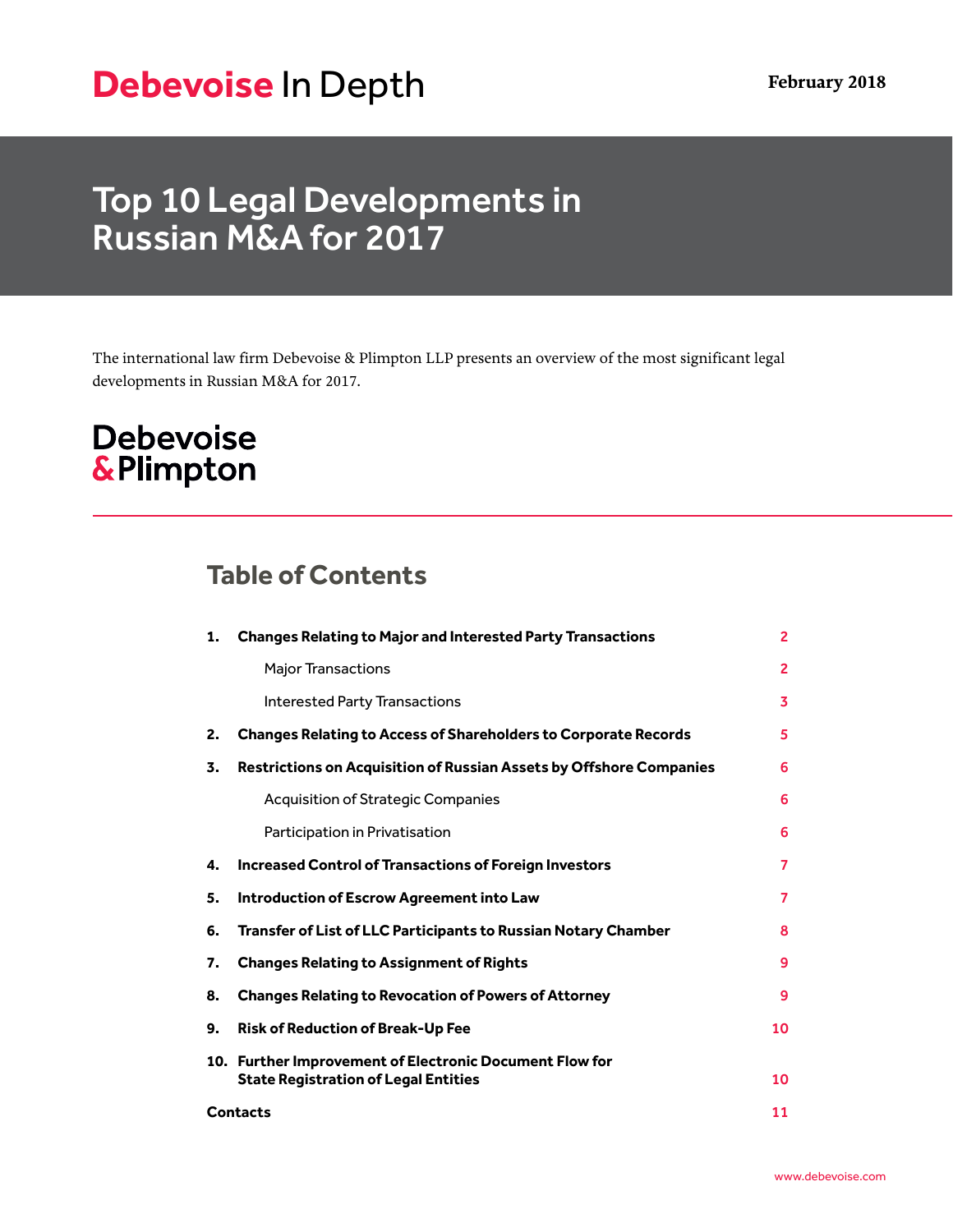## <span id="page-1-0"></span>**1. Changes Relating to Major and Interested Party Transactions**

On January 1, 2017, significant amendments to the legislation on joint stock companies and limited liability companies in respect of regulation of major and interested party transactions became effective. These amendments are intended to reduce the administrative burden on companies and simplify the process of execution of major and interested party transactions.<sup>1</sup>

#### <span id="page-1-1"></span>**Major Transactions**

The most significant amendments with regard to major transactions include the following:

- **Ordinary course of business defined**. Similar to the previous regime, a transaction is not a major transaction and, therefore, does not require corporate approval unless it falls beyond the scope of the ordinary course of a company's business. From January 1, 2017, a definition of "*transaction within the scope of the ordinary course of business*" became effective. These are transactions executed by a company or any other entities conducting similar business (regardless of whether or not the company has done such transactions previously), if such transactions do not lead to termination of the company's business, change in the type of this business, or substantial change in the scale of this business.
- **List of exemptions expanded and clarified**. In particular, the following do not fall under major transactions regime: (i) the transfer of rights to property in the course of reorganisation of a company (including consolidation agreements and merger agreements) $^2$ ; (ii) transactions made on the basis of a pre-approved preliminary agreement; and (iii) standard form agreements concluded on the terms and conditions similar to those of other standard form agreements of the company.
- **Approval of terms and conditions of a major transaction became flexible**. A resolution for approval of a major transaction may include, *e.g*., (i) minimum and maximum values for the terms of the transaction or the procedure for their determination; (ii) alternative versions of the terms of the transaction; (iii) approval of execution of similar transactions; and (iv) approval of execution of the major transaction subject to concurrent execution of several transactions. In addition, a resolution for approval of a major transaction does not need to specify a party to, and beneficiary of, the transaction if they cannot be determined at the time of the approval of the transaction.
- **Effective period of the resolution approving the transaction determined**. The resolution approving a major transaction may specify the term of validity of such resolution. If the term is not specified, the consent for execution of the transaction will be valid for one year after the date of its adoption unless a different period follows from the terms and conditions of such transaction or other circumstances under which such consent was given.

<sup>1</sup> These amendments were discussed in detail in a separate Client Update by Debevoise & Plimpton LLP, *see* [https://www.debevoise.com/insights/publications/2016/09/changes-to-the-regulation-of-major-and-interested.](https://www.debevoise.com/insights/publications/2016/09/changes-to-the-regulation-of-major-and-interested)

<sup>2</sup> Prior to January 1, 2017, a similar exemption applied only to interested party transactions.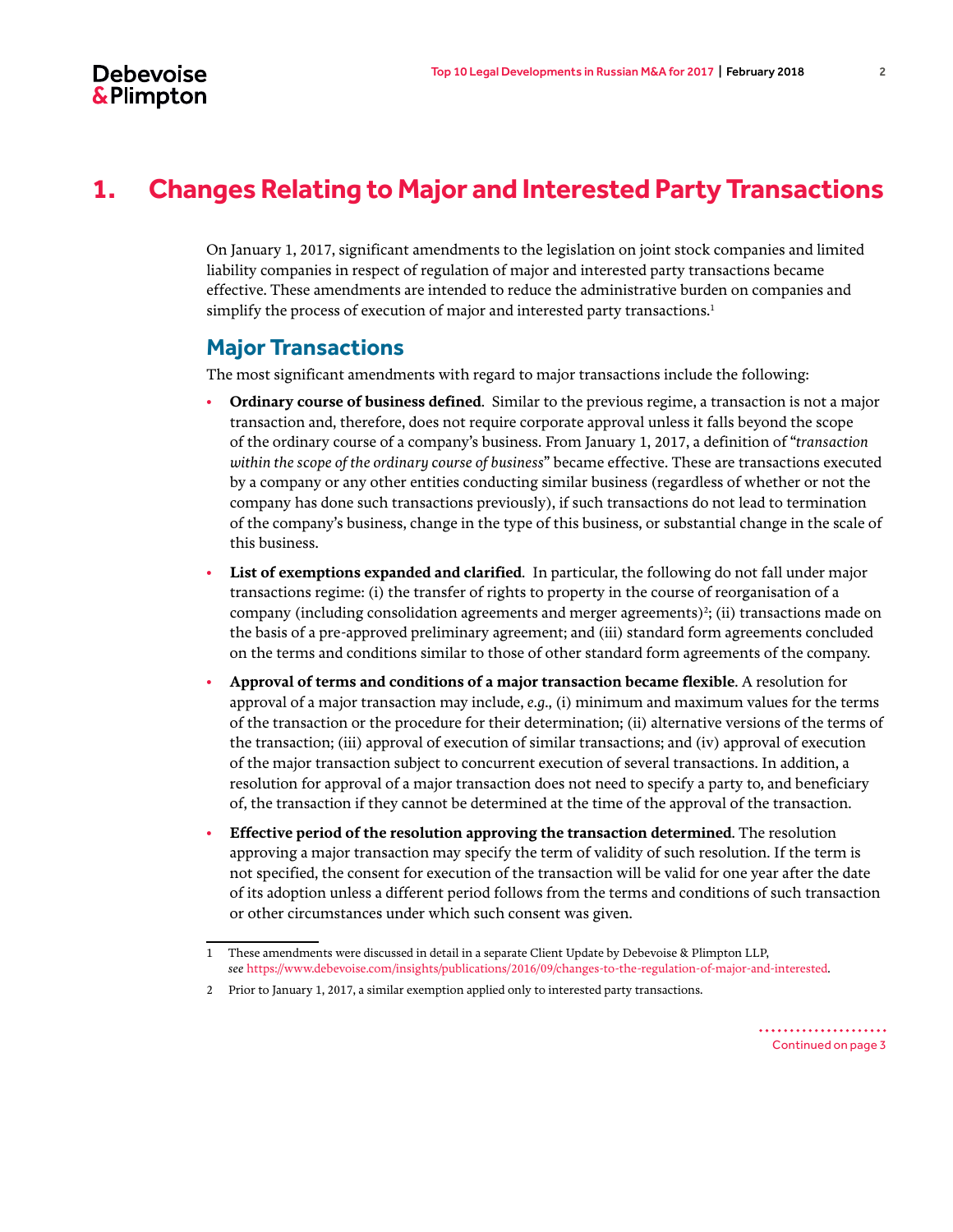

- **Opinion on the major transaction required**. The opinion on the major transaction must include information on the likely consequences of the major transaction and evaluation of its rationale. The board of directors or the sole executive body if the company has no board of directors adopts such opinion. If the value of the transaction exceeds 50% of the book value of the company's assets and, therefore, such transaction requires approval of the general shareholders' meeting, the opinion on the major transaction must be circulated to shareholders as part of the materials for the general meeting.
- **Financial parameters of major transactions clarified**. The new version of the law clarifies details of transaction that are compared with the book value of a company's assets to ascertain whether it qualifies as a major transaction (in particular, in the event of alienation of property, transfer of property for temporary possession and/or enjoyment, transfer of intellectual property rights, or acquisition of shares or other securities convertible into shares).

#### <span id="page-2-0"></span>**Interested Party Transactions**

The most significant amendments with regard to interested party transactions include the following:

- **Mandatory approval of interested party transactions no longer required**. An interested party transaction requires prior approval of the board of directors or the general shareholders' meeting only if (i) the sole executive body; (ii) a member of the management board or the board of directors; or (iii) shareholders who own at least 1% of voting shares request such approval. A company must notify members of the management board and the board of directors, and shareholders in certain circumstances about a proposed transaction. Such notice must be done at least 15 days prior to the date of execution of the transaction.
- **Threshold for approval of a transaction at the shareholders' level raised**. Approval of an interested party transaction falls within the scope of responsibility of the general shareholders' meeting if it involves property, the value of which amounts to 10% or more of the book value of the company's assets (before the amendments this figure was 2% or more).
- **Concept of affiliation replaced with the concept of control for determination of interest in a transaction**. The control exists where a person has the right, directly or indirectly, to dispose more than 50% of votes at general meetings or elect the sole executive body or more than 50% of the collective management body of the controlled entity.<sup>3</sup> Therefore, the replacement of "affiliation" by "control" reduces the number of persons that may be deemed to be interested parties in the transaction. In particular, shareholders who own 50% or less of voting shares are no longer qualified as interested parties (unless there are other grounds for exercising control).<sup>4</sup>
- **Public institutions no longer qualify as controlling persons**. The Russian Federation, constituent entities of the Russian Federation and municipal bodies are not deemed controlling persons and, therefore, are not deemed interested parties to a transaction.

<sup>3</sup> Stricter rules apply to the concept of control for (i) joint stock companies included in the List of Strategic Enterprises approved by Decree of the President of the Russian Federation No. 1009 dated August 4, 2004; (ii) joint stock companies in which 50% or more of shares are owned by the Russian Federation; and (iii) joint stock companies in which the Russian Federation holds a "golden share".

<sup>4</sup> Prior to January 1, 2017, shareholders who owned, together with their affiliates, 20% or more of voting shares were deemed to have interest in the transaction.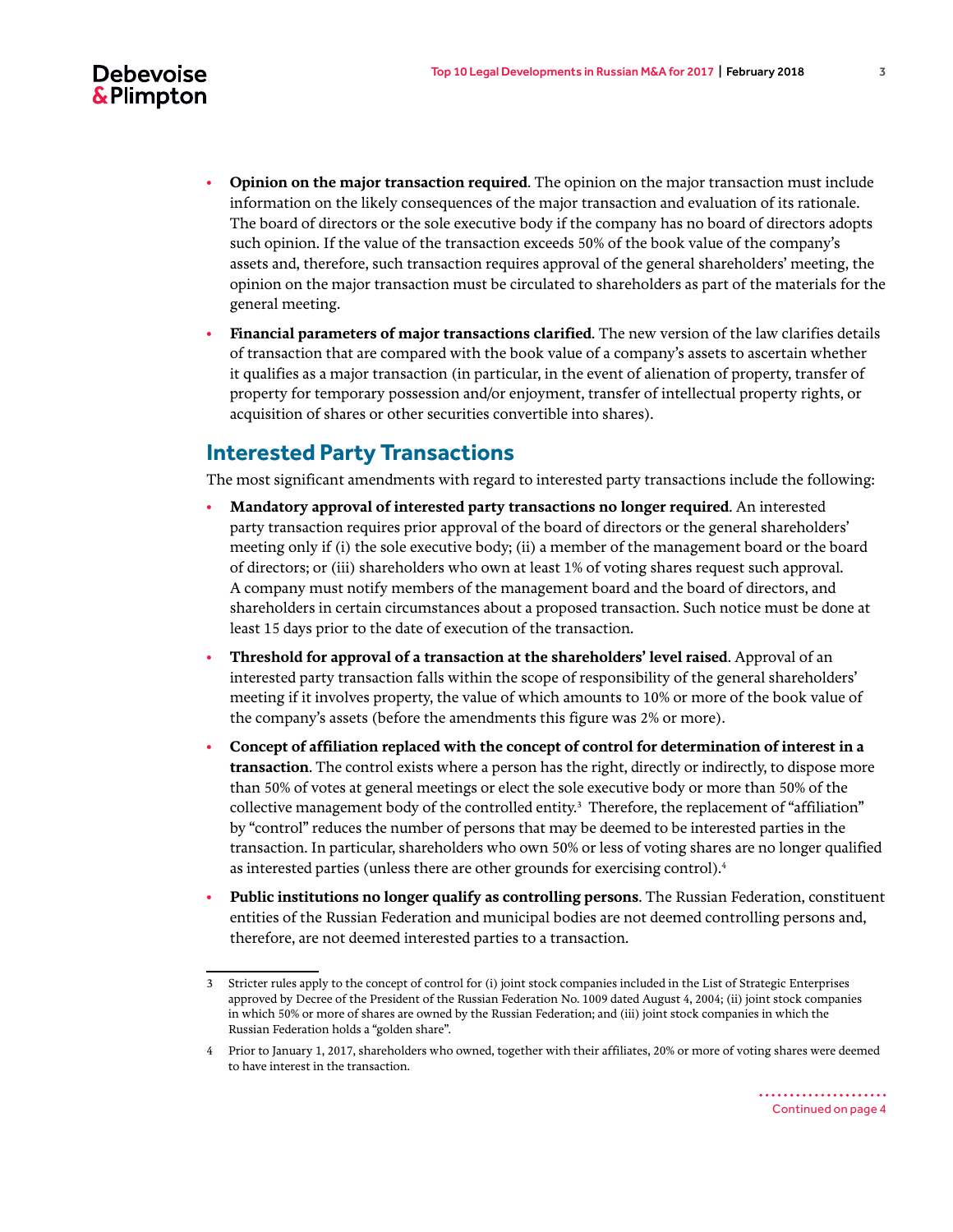

#### **Interested Party Transactions (Continued)**

- **List of exemptions expanded and clarified**. In particular, the following do not fall under requirements for interested party transactions: (i) transactions in the ordinary course of business, provided that the company has executed numerous similar transactions on similar terms over an extended period of time and such transactions are not interested party transactions; (ii) transactions made on the basis of a pre-approved preliminary agreement; (iii) standard form agreements concluded on the terms and conditions similar to those of other standard form agreements of the company; (iv) transactions relating to offering (including by subscription) of shares or securities convertible into shares of the company; and (v) transactions involving property, the price or book value of which does not exceed 0.1% of the book value of the company's assets, provided that the value of such transactions does not exceed the limits established by the Bank of Russia.<sup>5</sup>
- **Approval of terms and conditions of a transaction became flexible and ability to determine validity period of resolution approving the transaction granted**. These amendments are similar to those discussed above in respect of major transactions.
- **Public companies now required to prepare a report on interested party transactions for their annual shareholders' meetings**. This report must be signed by the sole executive body of the company and approved by the board of directors and the company's audit commission.
- **Requirements for provision of information by persons that may be deemed interested parties to a transaction became more stringent**. If a person who may be deemed an interested party to the transaction is in breach of the duty to inform the company of the onset of the relevant circumstances, then its fault in causing damages to the company through such transaction is presumed. In June 2017, the Bank of Russia published guidelines with the requirements as to the procedure and form of notices to be given by persons who may be deemed interested parties to a transaction.
- **Non-public companies can modify the procedure of approval of interested party transactions**. The charter of a non-public company may establish a different procedure for approving interested party transactions or provide that the provisions of the law relating to interested party transactions do not apply to such non-public company altogether.

Similar rules generally apply to limited liability companies.

<sup>5</sup> The limits established by the Bank of Russia became effective in May 2017, *e.g*., for the companies with the book value of assets not exceeding RUB 25 billion, such limit is RUB 20 million.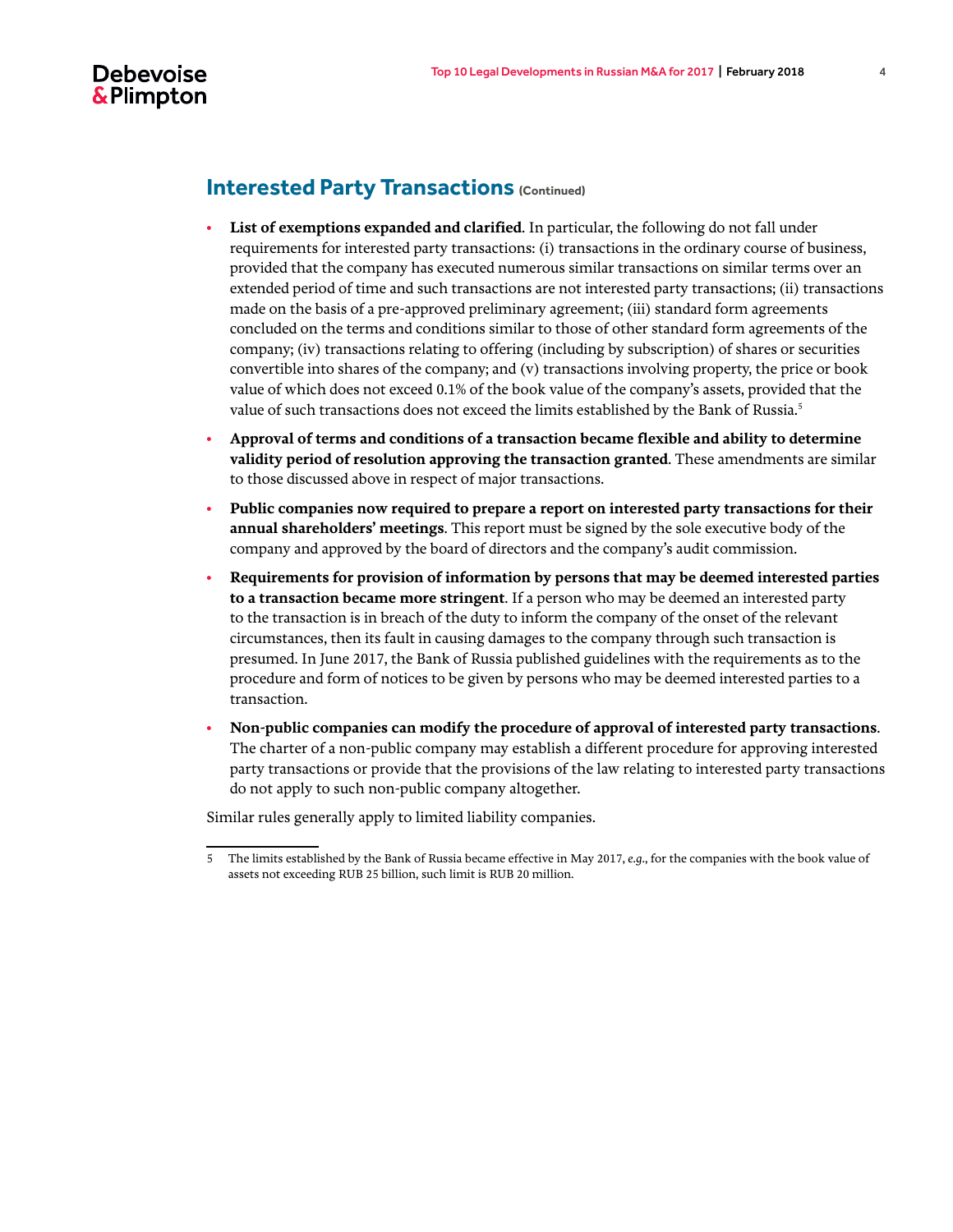## **2. Changes Relating to Access of Shareholders to Corporate Records**

On July 30, 2017, amendments to corporate laws relating to the access of shareholders to corporate records entered into force.

Prior to the amendments all shareholders regardless of their shareholding had a right of access to any information that the company must keep under applicable law and internal regulations (apart from accounting documents and minutes of meetings of the management board which were available only to shareholders who owned at least 25% of voting shares).

Starting from July 30, 2017, the scope of information available to shareholders of non-public companies depends on the number of voting shares held by them. For example, shareholders who own less than 1% of voting shares have access only to the key documents of the company. Shareholders who own 1% or more of voting shares have, as previously, access to any information that the company must keep, apart from accounting documents and minutes of meetings of the management board (these documents are available only to shareholders who own at least 25% of voting shares, however, the charter may provide for a smaller shareholding required for access to such documents).

Similar to non-public joint stock companies, the scope of information available to shareholders of public companies depends on the number of voting shares held by them. However, unlike non-public companies, shareholders of public companies who own 1% or more of voting shares have access only to a limited scope of documents rather than all information kept by the company as it was envisaged previously.

Participants of a limited liability company have, as before, access to all information that the company must keep under applicable law and internal regulations and such access (including to accounting documents) is granted to all participants regardless of their share in the charter capital.

There are separate provisions that clarify the procedure for granting access to information:

- A number of documents (including information on major and interested party transactions, minutes of the board meetings, appraisal reports in respect of major and interested party transactions) are provided to shareholders who own less than 25% of voting shares only if a business purpose for their request is specified; this requirement does not apply to limited liability companies;
- The law contains grounds on which the company may deny access to information (*e.g*., if the requested documents relate to a period more than three years prior to the date of the request, if the documents are requested once again during the period of three years or if the requested document is made publicly available on the website or was disclosed pursuant to the securities market laws);
- Documents containing confidential information are provided to a shareholder/participant provided that it signs a confidentiality agreement on the terms identical for all shareholders/participants;
- The charter of a non-public company may provide for other terms and procedure for granting access to information (including a minimum shareholding required for access to certain documents).

In addition, due to potential expansion of the U.S. sanctions, the Russian Government is entitled to stipulate when companies may not disclose or provide information in respect of major and interested party transactions or may limit such disclosure/provision of information, and identify persons in respect of whom companies may limit the disclosure/provision of such information.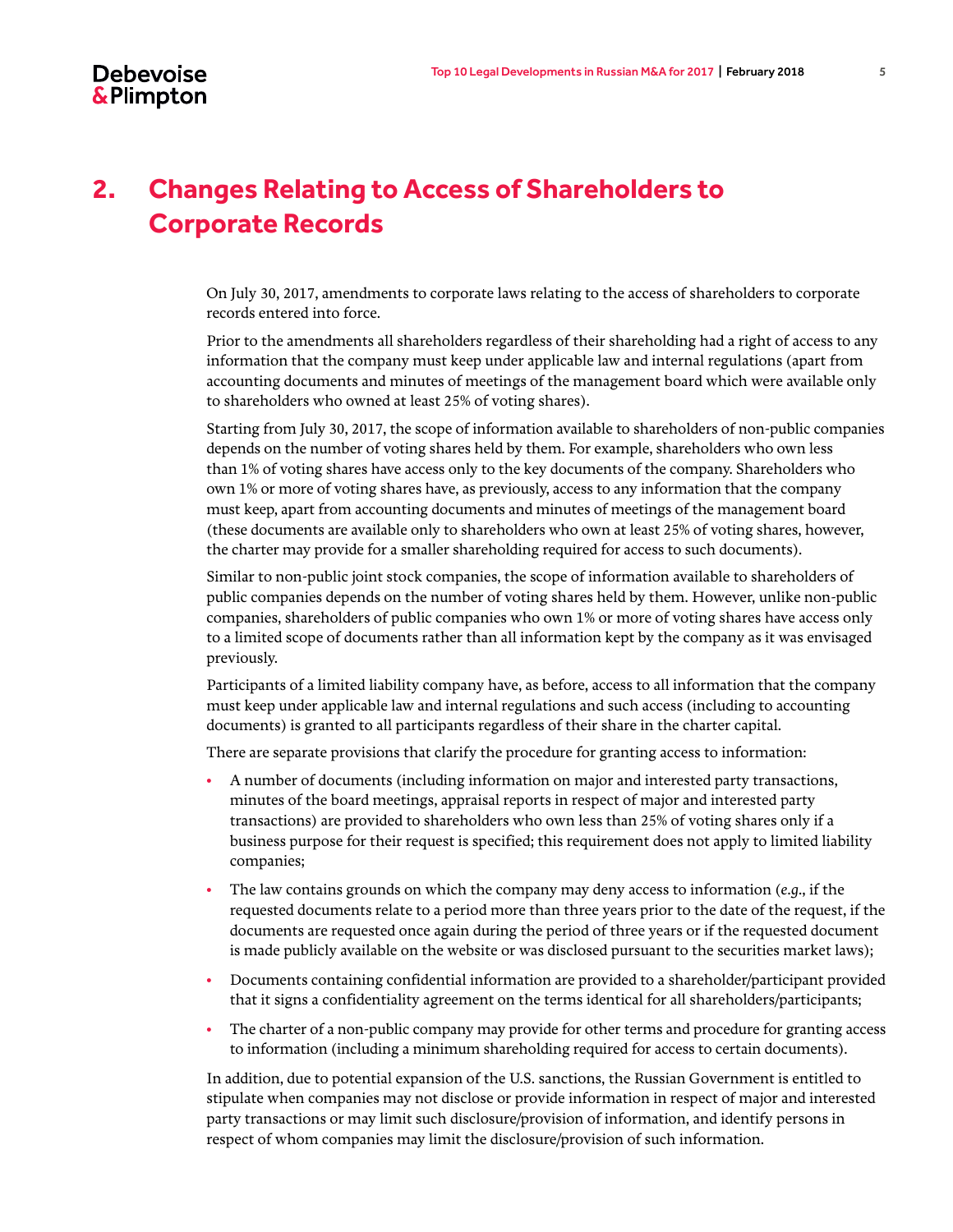## **3. Restrictions on Acquisition of Russian Assets by Offshore Companies**

On July 1, 2017, the law came into force providing for further prohibitions and restrictions on participation of offshore companies and entities controlled by them (the "offshore companies") in acquisition of strategic companies<sup>6</sup> and in privatisation of state and municipal property.<sup>7</sup>

An offshore company is a legal entity incorporated in a jurisdiction or territory appearing on the list approved by the Ministry of Finance of the Russian Federation. Such jurisdictions and territories include, *inter alia*, Belize, the British Virgin Islands, the Cayman Islands, Panama, the Isle of Man, the Seychelles, Guernsey and Jersey.

#### <span id="page-5-0"></span>**Acquisition of Strategic Companies**

Offshore companies are treated the same as foreign states and international organisations in respect to acquisition of strategic companies. It means that offshore companies may not:

- Acquire 25% or more of votes in strategic companies using subsoil sites of federal importance (the "strategic subsoil user");
- Acquire more than 50% of votes in other strategic companies;
- Otherwise establish control over strategic companies; or
- Acquire fixed production assets of a strategic company, the value of which represents 25% or more of the book value of its assets.

In addition, offshore companies may acquire the right to dispose, directly or indirectly, (i) more than 5% of the total votes of a strategic subsoil user or (ii) more than 25% of the total votes of any other strategic company, or other means of blocking the decisions of its corporate bodies only subject to prior approval of the Governmental Commission on Oversight of Foreign Investment in the Russian Federation (the "Governmental Commission").

The ownership interest is calculated on an aggregate basis for all foreign states, international organisations and offshore companies along with any entities controlled by them.

As a general rule, the new rules do not apply to relations involving offshore companies that arose prior to the effective date of the amendments.

#### <span id="page-5-1"></span>**Participation in Privatisation**

The provisions regarding privatisation prohibit acquisition of state or municipal property by offshore companies. This prohibition does not apply to acquisition by an offshore company of a state-owned or municipally owned land plot if the offshore company owns immovable property located on such land plot, provided that such property is not an unauthorised construction.

<sup>6</sup> A strategic company means a Russian business company conducting activities of strategic importance for national defence and security as defined in Article 6 of Russian Federal Law No. 57-FZ on Foreign Investment in Business Companies of Strategic Importance for National Defence and Security, dated April 29, 2008 (the "Strategic Law").

<sup>7</sup> These amendments are discussed in detail in a separate Client Update by Debevoise & Plimpton LLP, *see* [https://www.debevoise.com/insights/publications/2017/07/acquisition-of-russian-assets.](https://www.debevoise.com/insights/publications/2017/07/acquisition-of-russian-assets)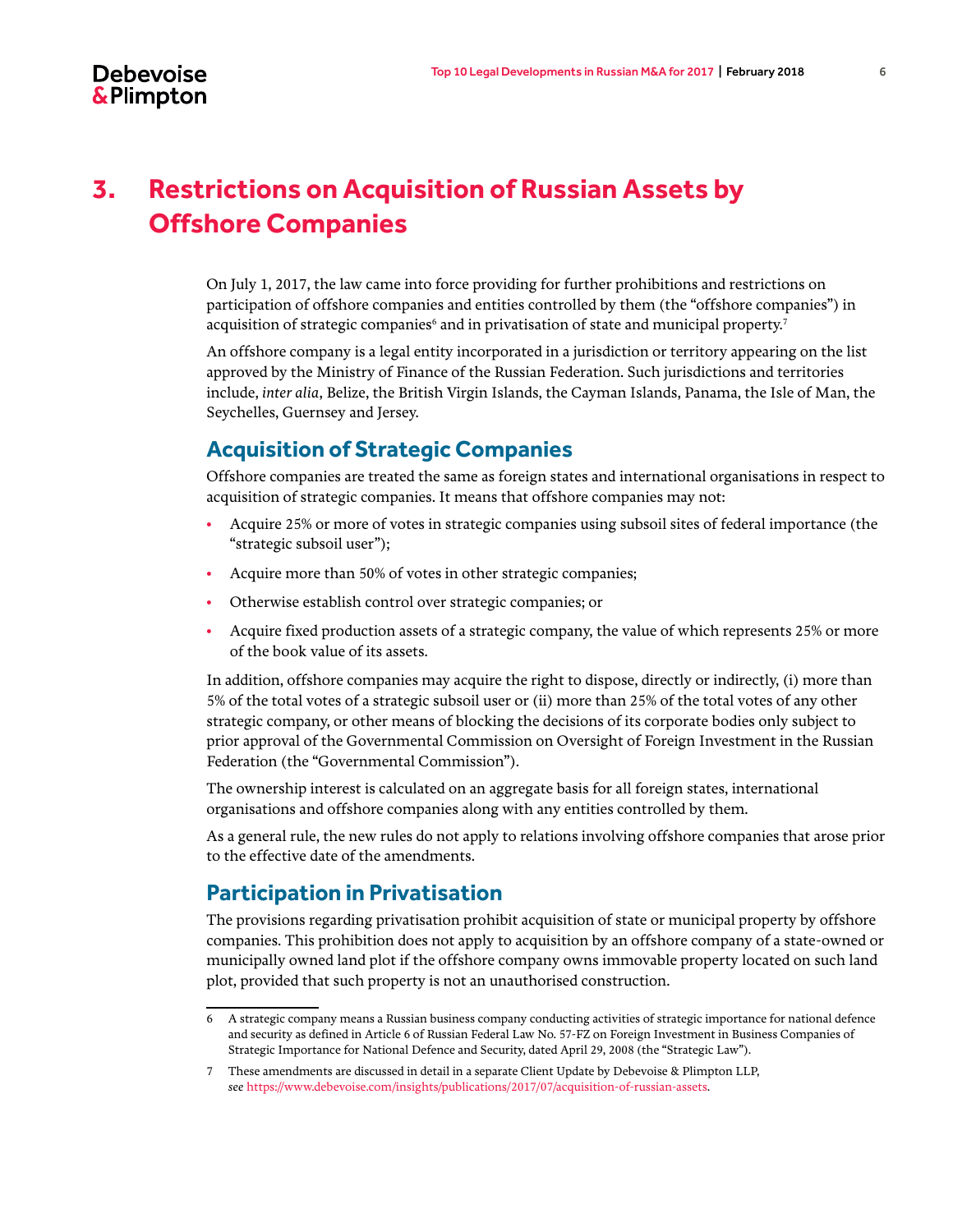### <span id="page-6-0"></span>**4. Increased Control of Transactions of Foreign Investors**

On July 30, 2017, important amendments to the procedure of conducting transactions by foreign investors in respect of Russian business companies became effective.<sup>8</sup>

The amendments expand the range of transactions involving foreign investors subject to prior approval of the Governmental Commission by supplementing the list of strategic activities described in Article 6 of the Strategic Law. In particular, the new strategic activities include that of an operator of an e-trading platform for procurement for state and municipal needs.

The Russian Prime Minister (ex officio Chairman of the Governmental Commission) received broader powers. He may require that any transaction involving a foreign investor in respect of any Russian companies (including those that are not strategic companies) be made subject to approval by the Governmental Commission even if such approval is not required pursuant to the Strategic Law.

In addition, the Governmental Commission itself got broader powers. When approving a transaction involving a foreign investor in respect of a strategic company the Governmental Commission may impose any obligations on such foreign investor as it may consider appropriate for national defence and security reasons. The law previously provided for an exhaustive list of such obligations.

In addition to administrative penalty provided by the law earlier, the above amendments introduce additional liability for foreign investors for failure to notify the antimonopoly authority (FAS) upon acquisition of 5% or more of shares/participation interests in a strategic company. Such foreign investors cannot vote at the general meeting of the participants of a strategic company until they receive a notification from the FAS confirming proper performance of the notification obligation.

#### <span id="page-6-1"></span>**5. Introduction of Escrow Agreement into Law**

In July 2017, a bundle of amendments to the Russian Civil Code relating to financial transactions was adopted that will take effect on June 1, 2018. These amendments to the law include provisions on escrow agreement that has particular importance for the M&A market. The escrow agreement will enable simultaneous performance of cross-obligations, which is often critical for the structuring of M&A deals.

Under the escrow agreement, the depositor agrees to deposit property with the escrow agent for the purposes of performance of the depositor's obligations to transfer such property to another party in whose favour the deposit is made (the beneficiary). The escrow agent, in turn, agrees to ensure safekeeping of such property and transfer it to the beneficiary when events set forth in the agreement are triggered.

The depositor retains the title to the property until the events constituting grounds for its transfer to the beneficiary are triggered and after that the title transfers to the beneficiary. The deposited

<sup>8</sup> These amendments are discussed in detail in a separate Client Update by Debevoise & Plimpton LLP, *see* <https://www.debevoise.com/insights/publications/2017/07/russia-to-increase-control>.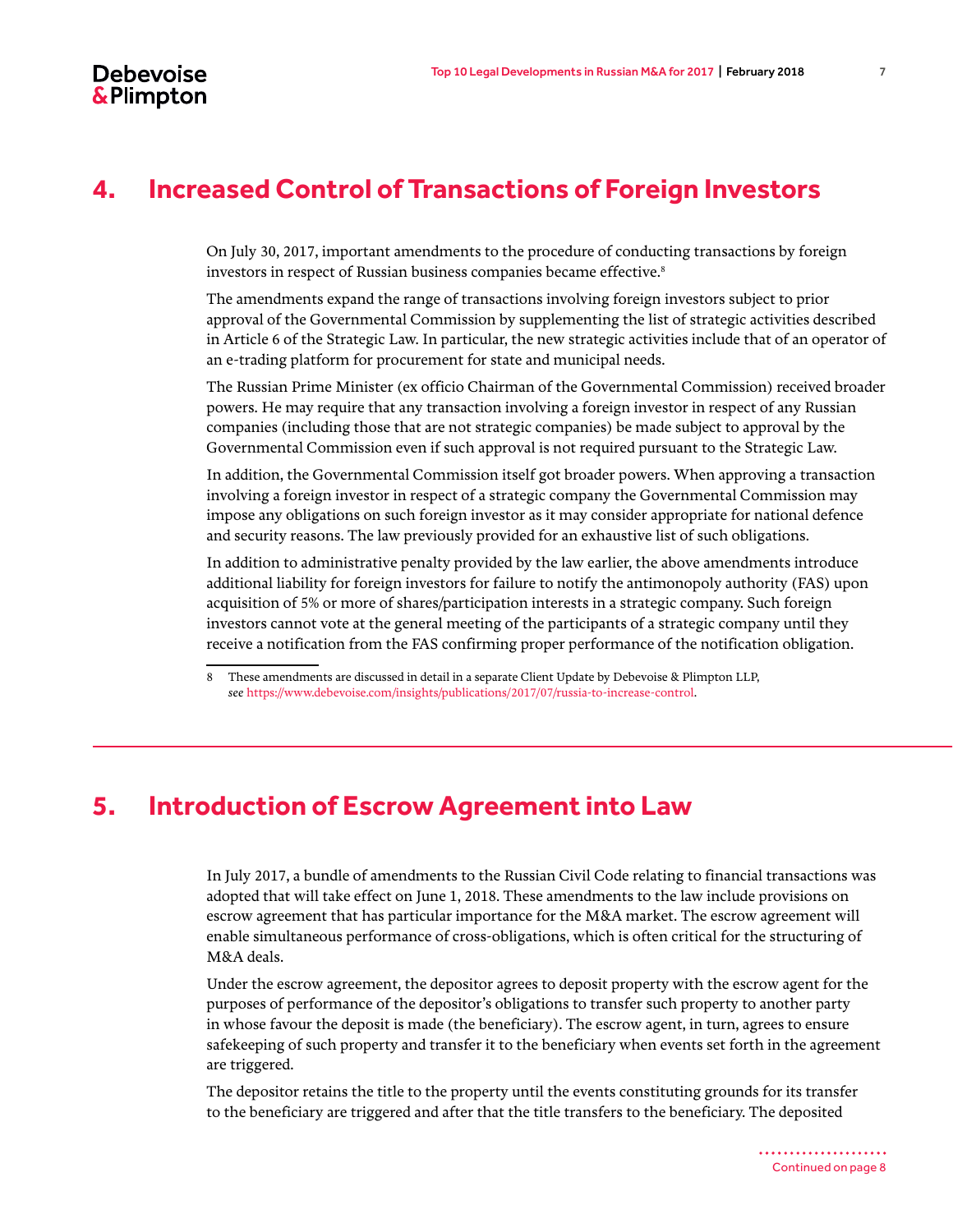#### **Introduction of Escrow Agreement into Law (Continued)**

property may not be subject to enforcement, attachment or relief for the debts of the escrow agent or the depositor. The beneficiary's right to claim the transfer of the deposited property by the escrow agent may be subject to seizure for the beneficiary's indebtedness.

The escrow agreement is similar to the escrow account agreement introduced in the course of the Russian Civil Code reform in 2014. However, unlike the escrow account agreement which relates to monetary funds only the property deposited under the escrow agreement may include any movable things (including cash, certificated securities or documents), non-cash money and uncertificated securities. Besides, entities other than a bank can act as an escrow agent under the escrow agreement.

The escrow agreement must be notarised except where non-cash money or uncertificated securities are deposited. Unless otherwise provided by the agreement, the escrow agent is paid a remuneration fee.

It is permitted to enter into a mutual escrow agreement providing for deposit of property to be transferred by the parties to each other.

## **6. Transfer of List of LLC Participants to Russian Notary Chamber**

On July 1, 2017, amendments to the laws on limited liability companies came into force enabling the general meeting of participants of a limited liability company to adopt a resolution on delegation of maintaining and keeping of the register of the company's participants to the Federal Notary Chamber. If such resolution is adopted, the list of participants is included in the register of lists of participants of the unified notary information system (the "register").

The apparent advantage of such transfer is higher reliability and accuracy of information for both the participants of the company (especially minority participants) and counterparties, investors and other third parties. Additional administrative costs can be seen as a drawback as a notary fee is charged for making entries in the register and issuing extracts from it.

If the list of participants of the company is transferred to the Federal Notary Chamber, the sole executive body and participants of the company are responsible for informing the notary about the interests owned by the participants and any changes of the name or location of participants.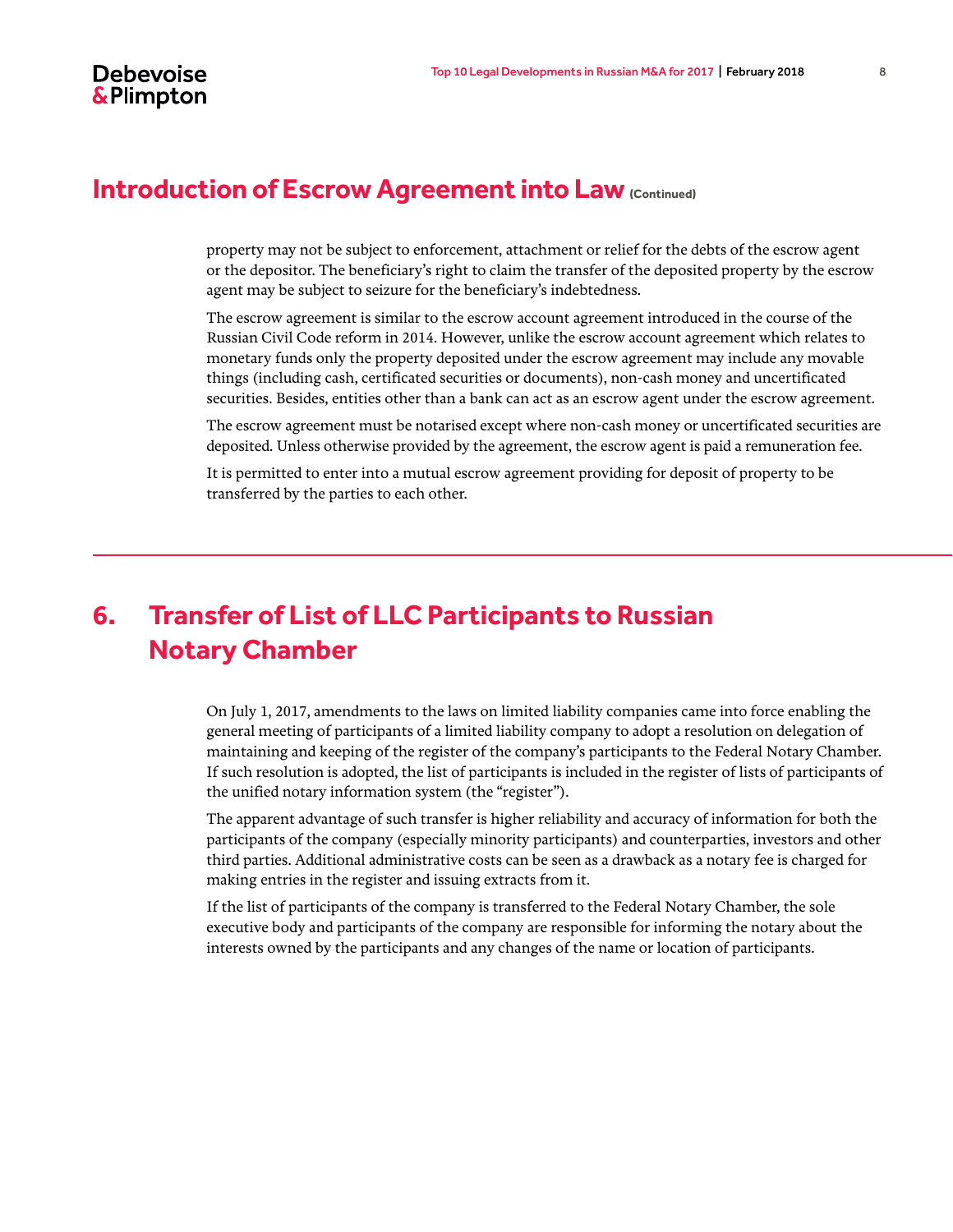### <span id="page-8-0"></span>**7. Changes Relating to Assignment of Rights**

The above reform of the Russian Civil Code in respect of financial transactions has brought about amendments to certain provisions on assignment. In particular, the following amendments will become effective from June 1, 2018:

- The debtor will be required within a reasonable time after notification about assignment to inform the new creditor of any grounds for objections to the assigned claims about which the debtor is aware. Otherwise, the debtor will not be able to refer to such objections later. Therefore, it is strongly recommended for the debtor to immediately inform the new creditor of any potential objections and issues related to assigned claims upon being notified about the assignment.
- The assignment agreement may provide that the original creditor is exempt from liability for invalidity of assigned claims arising from the agreement related to business activities of its parties provided that such invalidity was caused by circumstances about which the original creditor was not aware or could not have been aware or that were disclosed to the new creditor.

In addition, on December 21, 2017, Ruling of the Plenum of the Supreme Court of the Russian Federation No. 54 on Certain Issues of Application of the Provisions of Chapter 24 of the Civil Code of the Russian Federation on Substitution of Parties to an Obligation based on a Transaction was adopted to provide guidance on many issues related to assignment of claims and transfer of the debt. In particular, it covers the moment of transfer of claims, assignment of future claims, certain aspects of admissibility of assignment, various types of transfer of the debt, assignment of contract, certain procedural issues, etc.

#### <span id="page-8-1"></span>**8. Changes Relating to Revocation of Powers of Attorney**

On January 1, 2017, amendments to the Russian Civil Code took effect providing for the following procedure of revocation of powers of attorney:

- If a power of attorney is notarised, its revocation must be notarised;
- If a power of attorney is issued in writing, its revocation may be notarised or made in writing.

The key advantage of notarised revocation (including revocation of a power of attorney issued in writing) is that expedited procedure of revocation is applied and a presumption is created that third parties have been made aware of such revocation commencing on the day following the day of notarised revocation.

However, given the court practice on similar matters, revocation of a power of attorney and presumed awareness of third parties do not relieve the principal from its obligation to notify (i) its agent and (ii) third parties in respect of whom the principal knows that the agent acted under the power of attorney that the power of attorney has been revoked.

As of January 1, 2017, the Federal Notary Chamber provides free online access to its database at http://reestr-dover.ru/ permitting to verify:

- The authenticity of notarised powers of attorney, including information on their revocation;
- The information on notarised revocation of powers of attorney issued in simple written form.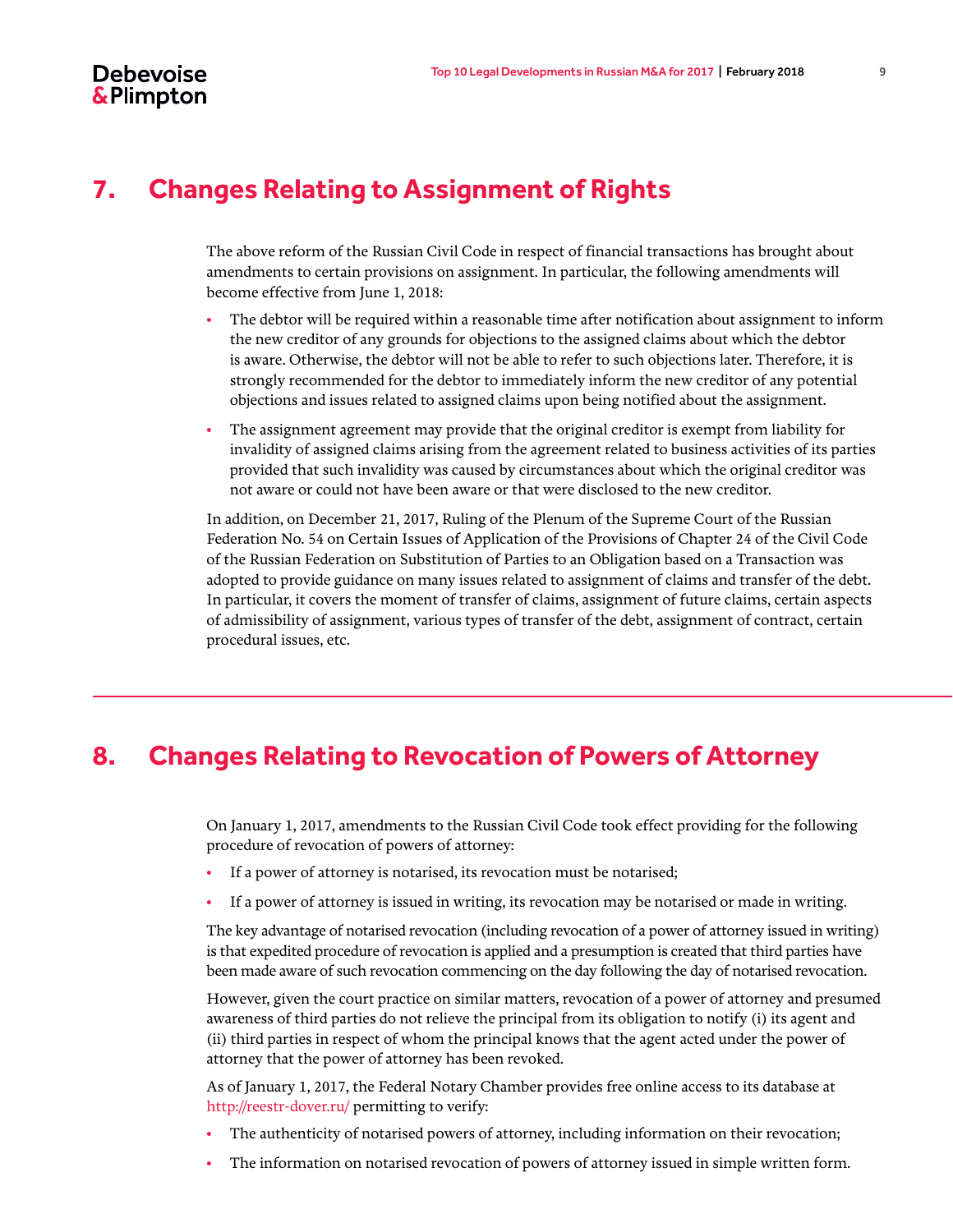#### **Debevoise** & Plimpton

#### <span id="page-9-0"></span>**9. Risk of Reduction of Break-Up Fee**

The Supreme Court of the Russian Federation elaborated on its earlier position that denial of the claim for a break-up fee in full or in part is possible in exceptional circumstances if it is proved that the amount of such fee is clearly disproportionate to the adverse consequences caused by repudiation of the agreement and that the right to demand its payment was exercised deliberately in bad faith. This position is based on Article 10 of the Russian Civil Code providing for discretion of the court to deny a person protection of his/her right, in full or in part, in the event of abuse of right (deliberately bad faith behaviour).

In its Ruling dated June 28, 2017 in Case No. 309-ES17-1058 the Supreme Court emphasised that the payment of the break-up fee must ensure the balance of interests of the parties. The principle of freedom of contract does not relieve the parties from the obligation to act reasonably and in good faith taking account of rights and lawful interests of each other.<sup>9</sup>

## <span id="page-9-1"></span>**10. Further Improvement of Electronic Document Flow for State Registration of Legal Entities**

On October 30, 2017, amendments were adopted to the laws on state registration of legal entities, which will become effective on April 29, 2018. These amendments, among other things, are aimed at further development of electronic document flow for state registration of legal entities.

Electronic documents used for this purpose must be signed with enhanced encrypted and certified digital signature.

Starting on October 1, 2018, any person will be entitled to use the official website of the registering authority to request receiving information on filing of documents with the registering authority in respect of a particular legal entity. The registering authority will be required to provide such information by e-mail to the address specified in the request on the next business day after the receipt of documents in respect of such legal entity.

As of October 1, 2018, if the application for state registration is denied due to an incomplete set of documents or improper execution of documents the applicant will have three months to file correct documents without paying any additional state registration fee. The applicant will not be required to file documents that the registering authority already has in connection with the rejection of application for state registration.

<sup>9</sup> In this case the lessee sought to recover unjust enrichment from the lessor in connection with early repudiation of the lease, including the balance of the prepaid rent for the entire period of the lease. Under the terms of the lease, the lessee lost its right to claim the prepaid rent for 15 years of the lease term in the event of early repudiation of the lease (*i.e*., early termination of the lease by the lessee was in fact permitted for a fee).